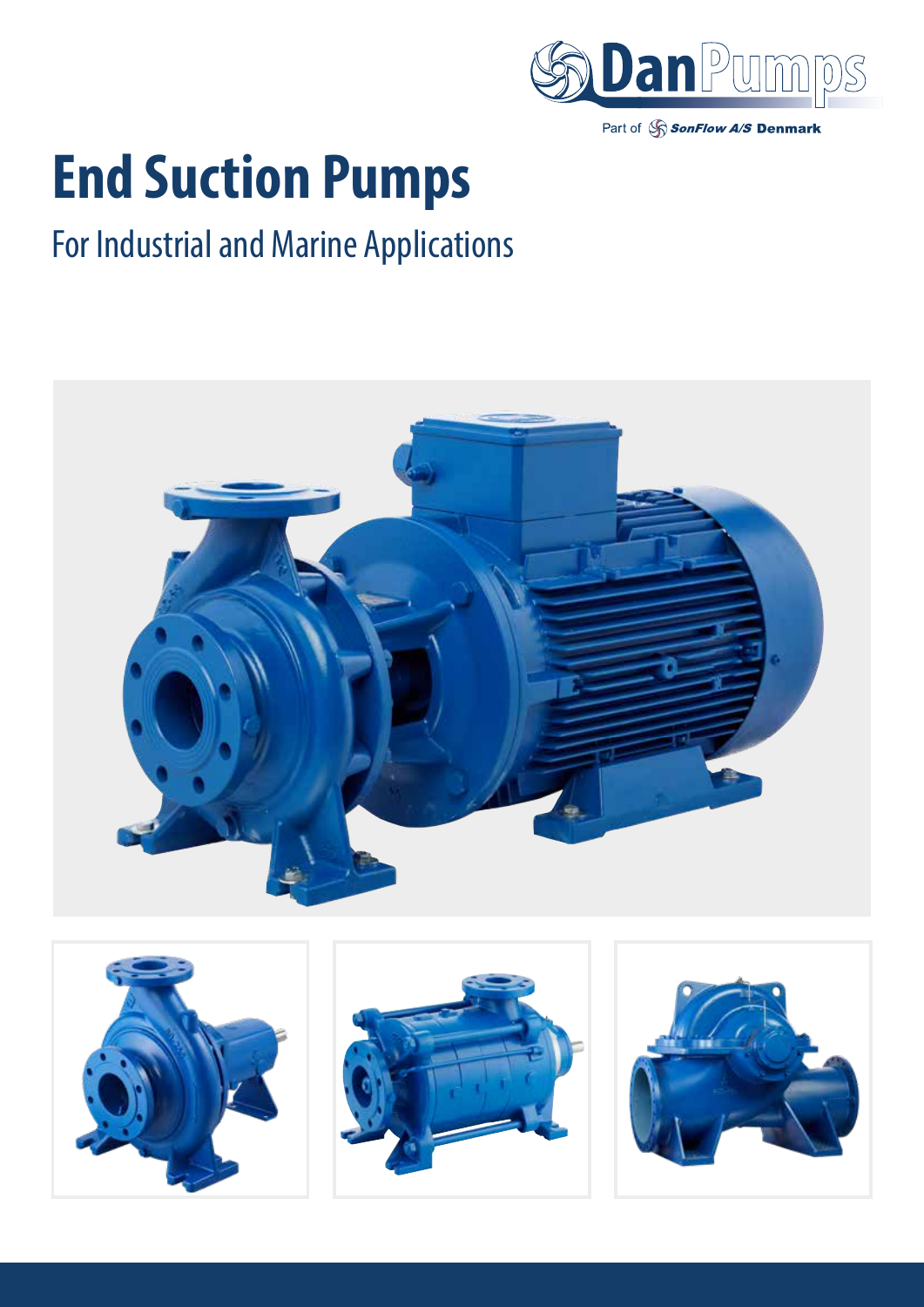





# End Suction Pumps for Industrial and Marine Applications

SonFlow has expanded its range with a number of new DanPumps pumps ideal for industrial and marine applications. The energyefficient pumps are designed for clean or slightly contaminated low viscosity liquids without solid and fibrous particles.

The industrial and marine pumps are available in 5 different variants with connections from DN32 to DN600 mm.

The pumps fit perfectly together with our plate heat exchangers.

#### Energy-efficient total solution

SonFlow offers a complete range of highly powerful pumps, which combined with our plate heat exchangers can be delivered as a complete total solution.

When calculating a total solution, we consider all aspects for both the pump and plate heat exchanger, to ensure ideal pressure drop and flow rate - the solution becomes energy-efficient and environmentally friendly.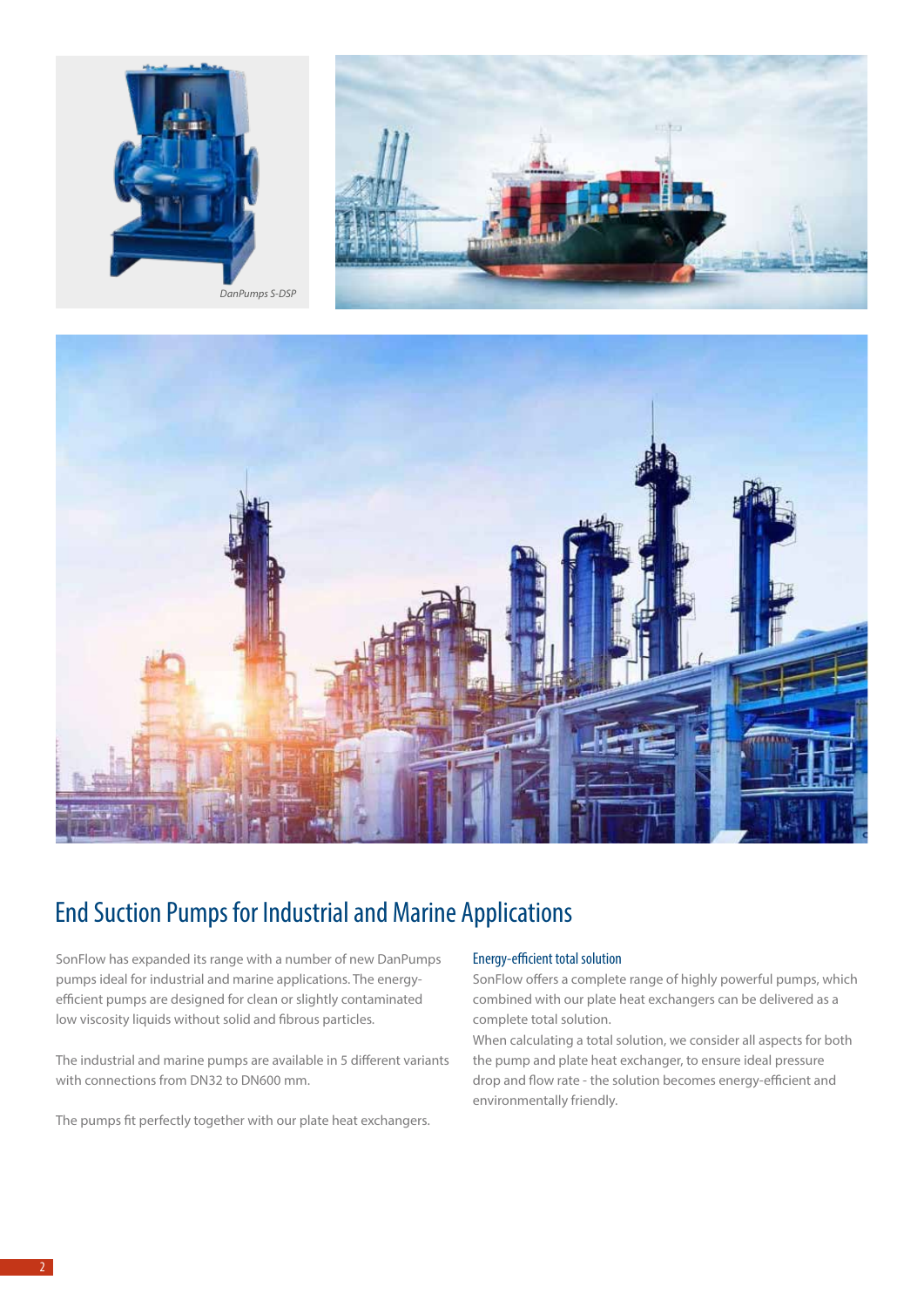# **End Suction Closed Coupled Pumps**

**DanPumps** S-ECP (DN 32 - DN 150 mm)



# **Application**

- Water supply
- District heating
- HVAC
- Food and Beverage
- Maritime industry
- Building systems

The DanPumps S-ECP pump, standardised to EN 733, is designed for clean or slightly contaminated low viscosity liquids without solid and fibrous particles.

The pump is a single-stage, end suction centrifugal pump with closed impeller and rigidly-coupled. The pump can be used for a wide range of applications in industry and marine.

The compact rigidly coupled design makes the pump lighter and smaller compared to other norm centrifugal pumps of the same hydraulic specifications.

| <b>Technical data</b>     |                                                   |
|---------------------------|---------------------------------------------------|
| Discharge Flange          | DN 32 - DN 150 mm                                 |
| Capacity                  | up to 600 $m^3/h^*$                               |
| Head                      | up to 100 m <sup>*</sup>                          |
| Speed                     | up to 3000 rpm                                    |
| Design Temperature        | $-10^{\circ}$ C to $+140^{\circ}$ C <sup>**</sup> |
| Casing Pressure (Pmax***) | 10 bar (16 bar)**                                 |

\* Contact company for higher capacity and head values.

\*\* The Material of pump diers according to the type of pumped liquid, operating temperature and pressure. Contact for detailed information.

\*\*\* Pmax: Suction Pressure + Shut off Head

### Design Features:

- Volute casing dimensions comply with EN 733.
- Complies EU547/2012 regulations.
- Suction and discharge flanges conform to EN 1092-2/PN 16. The flanges are according to EN 1092-1/PN 16 for steel or stainless steel casing.

If requested, ANSI/ASME flanges can be supplied.

- The pumps can be manufactured in different materials: AISI316, bronze, cast iron, duplex, etc.
- The pumps are rigidly coupled with electric motors of IEC frame sizes with high efficiency class.
- All impellers are balanced dynamically or statically according to ISO 1940 grade 6.3.
- Axial thrust is balanced by an impeller balancing holes system.
- The direction of rotation is clockwise viewed from drive end.
- If requested, a wear ring and/or shaft sleeve can be supplied.
- The pump and motor have separate shafts connected by a rigid coupling or through a slide fit shaft. Axial and radial forces are absorbed by electric motor bearings.
- When the pump is installed vertically, the elbow is mounted on the suction of the pump and the name is changed to S-ECP-V.

- The standard shaft seal is a mechanical Carbon/Silicon carbide with EPDM.
- Different seal variants are available depending on customer requests and liquid types.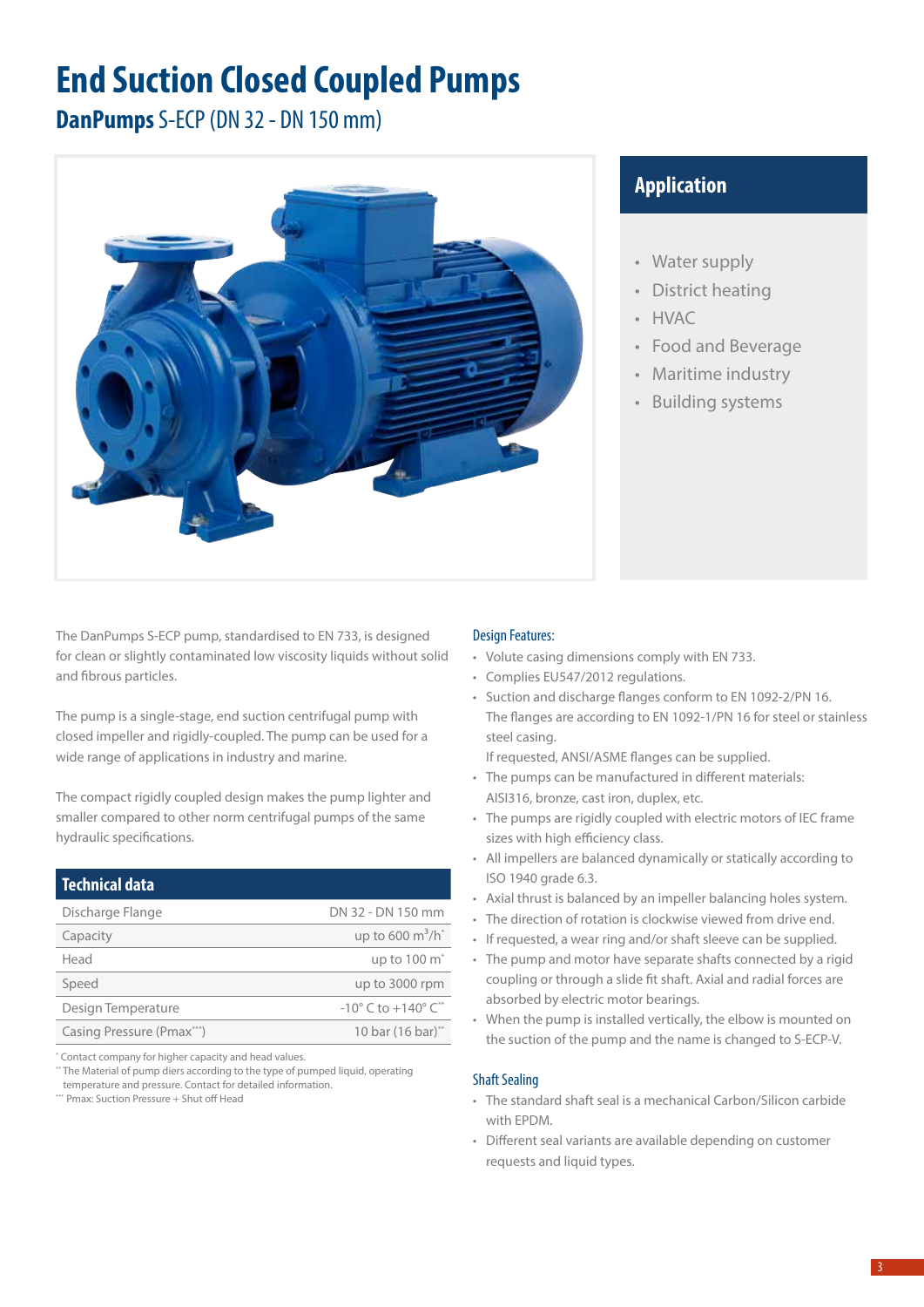# **End Suction Norm Pumps**

**DanPumps** S-ENP (DN 32 - DN 150 mm)



The DanPumps S-ENP pump, standardised to EN 733, is designed for clean or slightly contaminated low viscosity liquids without solid and fibrous particles.

The horizontal single stage end suction centrifugal pump has closed impeller and radially split volute. The pump is a large heavy duty pump with high flow and high pressure capabilities, which can be used for a wide range of applications in industry and marine.

Due to the back-pull-out design, the complete bearing assembly, including impeller and casing cover, can be dismantled without removing the volute casing from the piping system. Take out the rotor group without dismantling the electric motor, with spacer coupling application.

# **Technical data**

| Discharge Flange          | DN 32 - DN 150 mm                                 |
|---------------------------|---------------------------------------------------|
| Capacity                  | up to 600 $m^3/h^*$                               |
| Head                      | up to 100 m <sup>*</sup>                          |
| Speed                     | up to 3000 rpm                                    |
| Design Temperature        | $-10^{\circ}$ C to $+140^{\circ}$ C <sup>**</sup> |
| Casing Pressure (Pmax***) | 10 bar (16 bar)**                                 |

\* Contact company for higher capacity and head values.

\*\* The Material of pump diers according to the type of pumped liquid, operating

temperature and pressure. Contact for detailed information. \*\*\* Pmax: Suction Pressure + Shut off Head

# Design Features:

- Dimensionally complies with EN 733.
- Complies EU547/2012 regulations.
- In addition to 29 basic sizes conforming with EN 733, there are 9 additional sizes. Dimensions of additional sizes may differ from other suppliers.
- S-ENP 40-315, 50-315, 65-315, 80-315, 100-315, 125-250 pumps are given with 3000 rpm only for fire fighting applications.
- Suction and discharge flanges conform to EN 1092-2/PN 16. (EN 1092-1/PN16 for steel or stainless steel casing). If requested, ANSI/ASME flanges can be supplied.
- The pumps can be manufactured in different materials: AISI316, bronze, cast iron, duplex, etc.
- All impellers are balanced dynamically or statically according to ISO 1940 grade 6.3.
- Axial thrust is balanced by impeller balancing holes system.
- The direction of rotation is clockwise viewed from drive end. If requested, a wear ring and/or shaft sleeve can be supplied.
- Bearings of S-ENP pumps are normally "lifetime greaselubricated" ball bearings. If requested, oil lubrication or regreasable bearing can be supplied.

#### Shaft Sealing

- The standard shaft seal is a mechanical Carbon/Silicon carbide with EPDM.
- Different seal variants are available depending on customer requests and liquid types.

# **Application**

- Water supply
- District heating
- HVAC
- **Chemical**
- Mining
- Food and Beverage
- Maritime industry
- Building systems
- Fire Extinguishing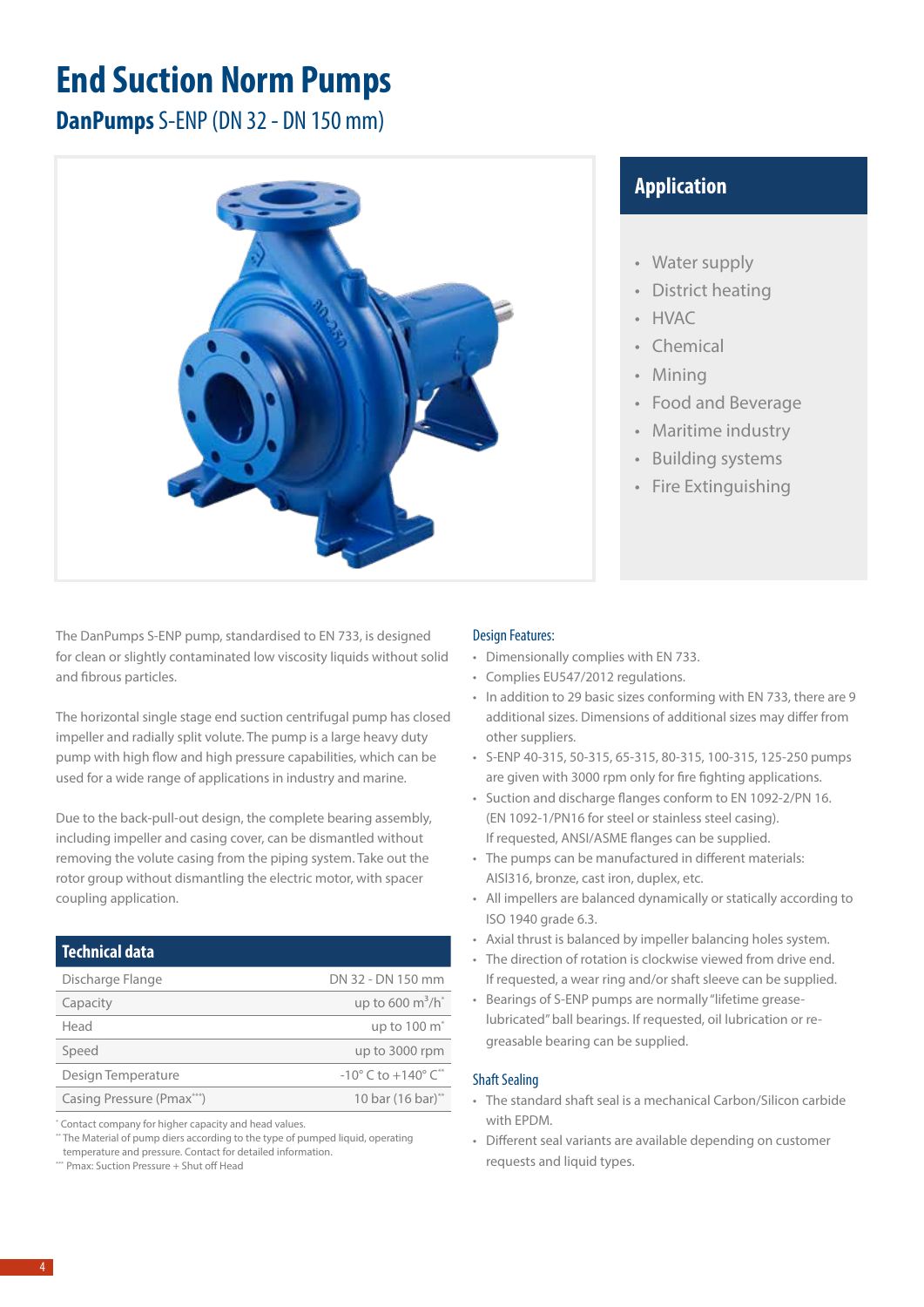# **End Suction Norm Pumps**

**DanPumps** S-ELP (DN 150 - DN 250 mm)



The DanPumps S-ELP pump, standardised to EN 1092 , is designed for clean or slightly contaminated low viscosity liquids without solid and fibrous particles.

The horizontal single stage end suction centrifugal pump has closed impeller and radially split volute. The pump is a large heavy duty pump with high flow and high pressure capabilities, which can be used for a wide range of applications in industry and marine.

Due to the back-pull-out design, the complete bearing assembly, including impeller and casing cover, can be dismantled without removing the volute casing from the piping system. Take out the rotor group without dismantling the electric motor, with spacer coupling application.

# **Technical data**

| Discharge Flange                       | DN 150 - DN 250 mm                               |
|----------------------------------------|--------------------------------------------------|
| Capacity                               | up to $1500 \text{ m}^3/\text{h}$                |
| Head                                   | up to 100 m                                      |
| Speed                                  | up to 1500 rpm                                   |
| Design Temperature                     | $-10^{\circ}$ C to $+140^{\circ}$ C <sup>*</sup> |
| Casing Pressure (Pmax <sup>***</sup> ) | 10 bar (16 bar) <sup>*</sup>                     |

\* The Material of pumps dier according to the type of pumped liquid, operating temperature and pressure. Contact for detailed information.

\*\* Pmax: Suction Pressure + Shut off Head

*S-ENP & S-ELP with bottom plate, coupling and motor.*

# **Application**

- Water supply
- District heating
- HVAC
- **Chemical**
- Mining
- Food and Beverage
- Maritime industry
- Building systems

### Design Features:

- Suction and discharge flanges conform to EN 1092-2/PN 16. (EN 1092-1/PN 16 for steel or stainless steel casing)
- The pumps can be manufactured in different materials: AISI316, bronze, cast iron, duplex, etc.
- All impellers are balanced dynamically or statically according to ISO 1940 class 6.3.
- Axial thrust is balanced by impeller balancing holes system.
- Direction of rotation is clockwise viewed from drive end.
- Bearings of S-ELP type pumps are normally "life time grease lubricated" ball bearings, except S-ELP 200-500 and S-ELP 250-500 pumps, which are always oil lubricated.

- The standard shaft seal is a mechanical Carbon/Silicon carbide with EPDM.
- Different seal variants are available depending on customer requests and liquid types.

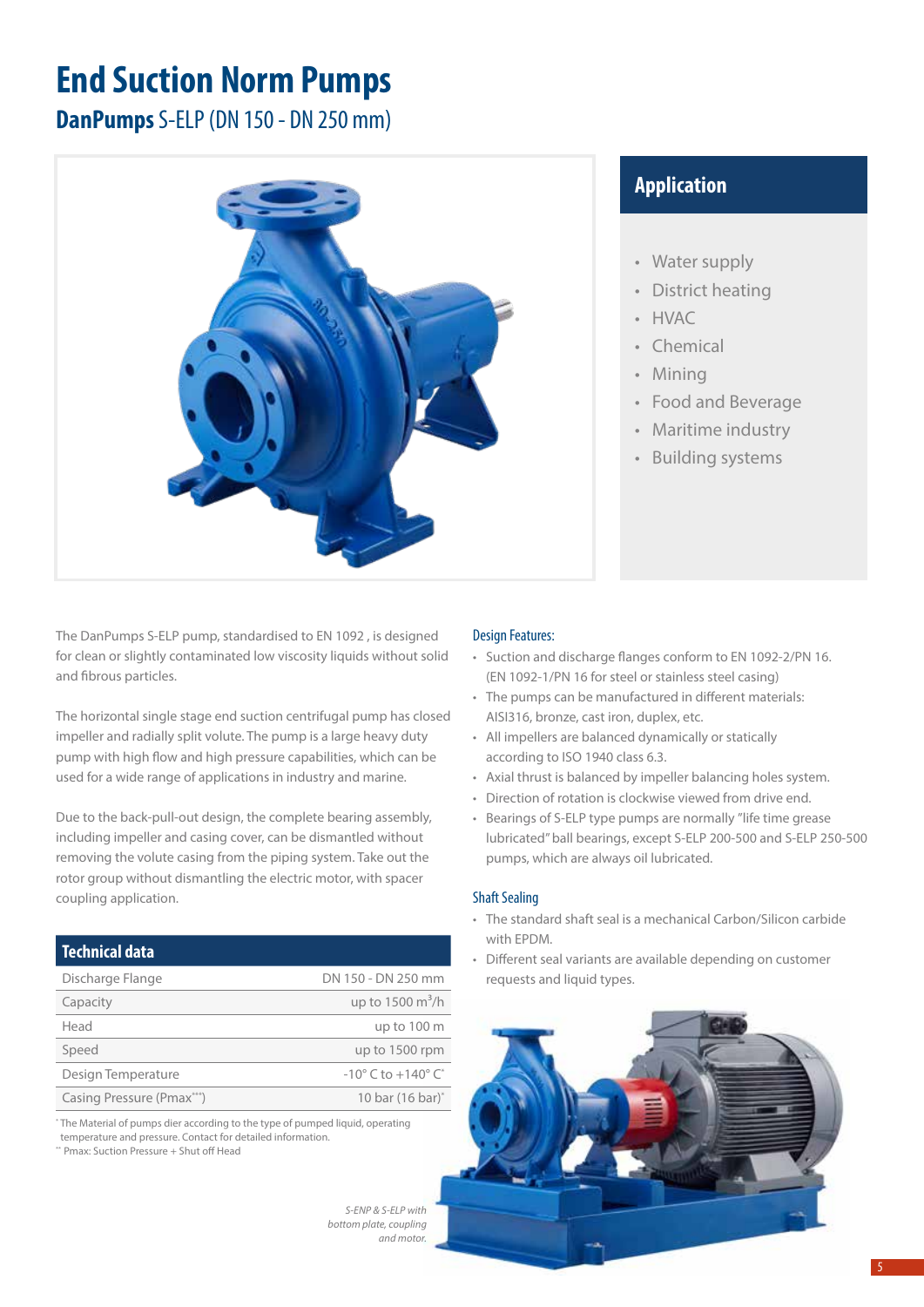# **End Suction Multistage Pumps**

**DanPumps** S-EMP (DN 40 - DN 150 mm)



The DanPumps S-EMP pump is designed for clean or slightly contaminated low viscosity liquids without solid and fibrous particles.

The horizontal multistage end suction centrifugal pumps with closed impellers and diffusers can be used for a wide range of applications in industry and marine.

The DanPumps S-EMP is a very robust pump, capable of high pressures. The pump is installed with bearings in the pump head, which remove strain from the motor during operation.

| <b>Technical data</b>     |                                                  |
|---------------------------|--------------------------------------------------|
| Discharge Flange          | DN 40 - DN 150 mm                                |
| Capacity                  | up to 400 $m^3/h$                                |
| Head                      | up to $450 \text{ m}$                            |
| Speed                     | up to 3000 rpm                                   |
| Design Temperature        | $-10^{\circ}$ C to $+140^{\circ}$ C <sup>*</sup> |
| Casing Pressure (Pmax***) | 30 bar (63 bar)*                                 |

\* The Material of pumps dier according to the type of pumped liquid, operating temperature and pressure. Contact for detailed information. \*\* Pmax: Suction Pressure + Shut off Head

# **Application**

- Water supply
- District heating
- HVAC
- **Chemical**
- Mining
- Food and Beverage
- Building systems

### Design Features:

- 7 Models from DN 40 up to DN 150 discharge flange diameter.
- Suction nozzle flanges conform to EN 1092-2/PN 16 and discharge nozzle flanges conform to EN 1092-2/PN 40 (PN 63) (For steel or stainless steel casing pumps, flanges conform to related pressure class ratings defined in EN 1092-1).
- Discharge flange is on top for standard production, upon request different discharge flange positions can be applied.
- The pumps can be manufactured in different materials: AISI316, bronze, cast iron, duplex, etc.
- All impellers are balanced dynamically or statically according to ISO 1940 class 6.3.
- Axial thrust is balanced by impeller balancing holes system.
- The direction of rotation is always counterclockwise viewed from drive end. That is why these pumps can not be accouppled directly with diesel engines.
- Bearings of S-EMP type pumps are grease lubricated. Journal bearing used in the suction side is lubricated by the pumping liquid.

- The standard shaft seal is a mechanical Carbon/Silicon carbide with EPDM.
- Different seal variants are available depending on customer requests and liquid types.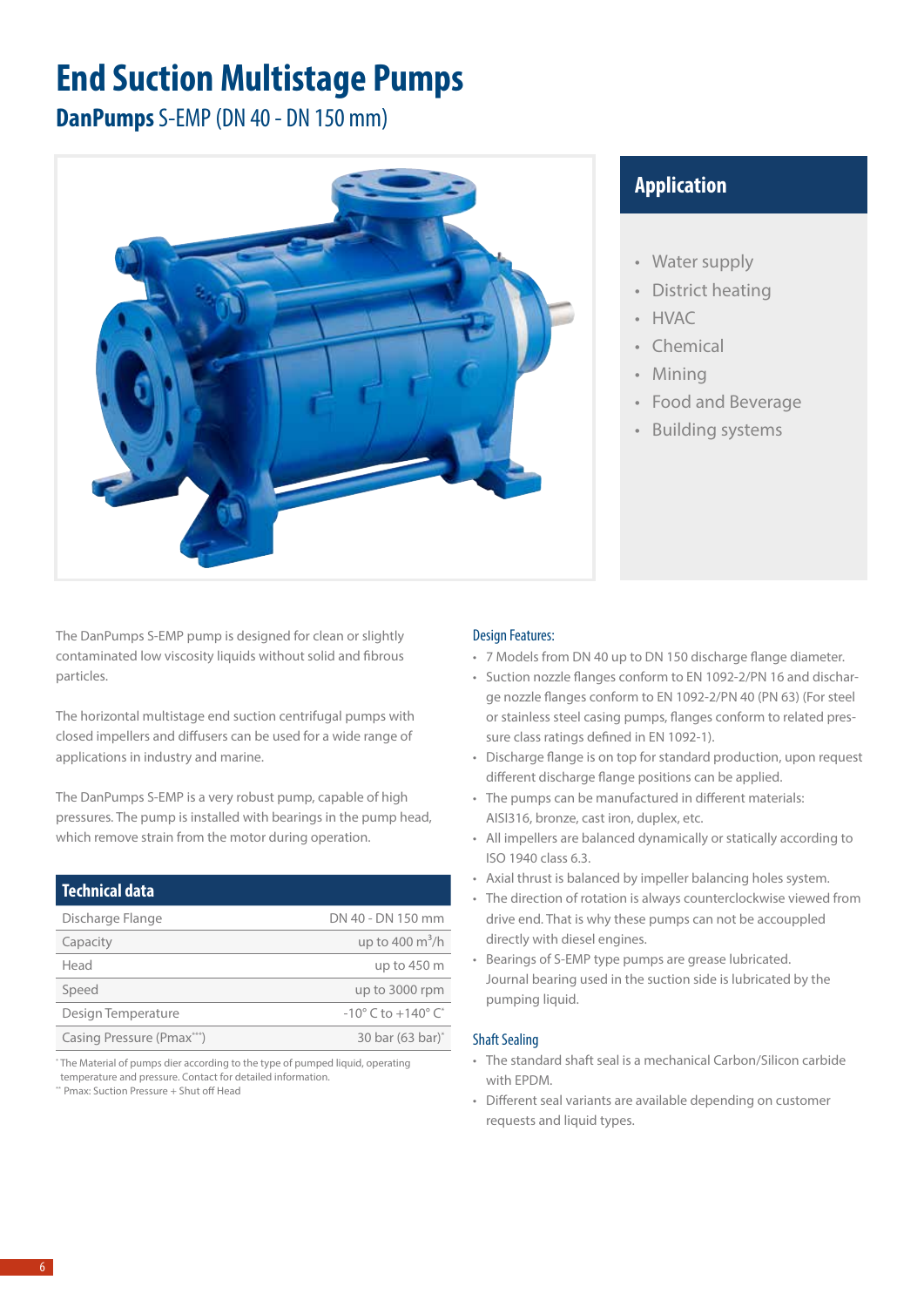# **Double Suction Pumps**

**DanPumps** S-DSP (DN 65 - DN 600 mm)



# **Application**

- Water supply
- District heating
- HVAC
- **Chemical**
- Mining
- Food and Beverage
- Maritime industry
- Building systems

The DanPumps S-DSP pump is designed for clean or slightly contaminated low viscosity liquids without solid and fibrous particles.

The single stage, double sustion centrifugal pump can be used for a wide range of applications in industry and marine, and is available in both a horizontal and vertical design.

The pump has a high flow rate, due to the double suction impeller design. The casing is split into two chambers, which increases the suction performance and balances the hydraulic axial forces. And also increases the bearing life and improves reliability.

| <b>Technical data</b>                  |                                                  |
|----------------------------------------|--------------------------------------------------|
| Discharge Flange                       | DN 65 - DN 600 mm                                |
| Capacity                               | up to 6000 $m^3/h$                               |
| Head                                   | up to 180 m                                      |
| Speed                                  | up to 2900 rpm                                   |
| Design Temperature                     | $-10^{\circ}$ C to $+110^{\circ}$ C <sup>*</sup> |
| Casing Pressure (Pmax <sup>***</sup> ) | $16 - 25$ bar <sup>*</sup>                       |

\* The Material of pumps dier according to the type of pumped liquid, operating temperature and pressure. Contact for detailed information.

\*\* Pmax: Suction Pressure + Shut off Head

### Design Features:

- Suction and discharge flanges are on the same axis on the bottom casing. Split case design permits easy disassembly of the rotor group for maintenance or repair without distorting pump alignment and suction/discharge piping.
- Suction and discharge flanges are conform to EN 1092-2/PN 16 or PN 25. (EN 1092-1/PN 16 or PN 25 for steel or stainless steel casing).
- The pumps can be manufactured in different materials: AISI316, bronze, cast iron, duplex, etc.
- All impellers are balanced dynamically or statically according to ISO 1940 class 6.3.
- In standard construction, the direction of rotation is clockwise when it is looked from drive end. In this case, suction flange is on right and discharge flange is on left. Upon request, the direction of rotation can be reversed. This time the position of the suction and discharge flanges are also reversed.
- Grease lubricated ball bearings are used in horizontal installation. In case of vertical installation, pumping liquid lubricated journal bearings on top and grease lubricated ball bearings on bottom are used.

- The standard shaft seal is a mechanical Carbon/Silicon carbide with EPDM.
- Different seal variants are available depending on customer requests and liquid types.